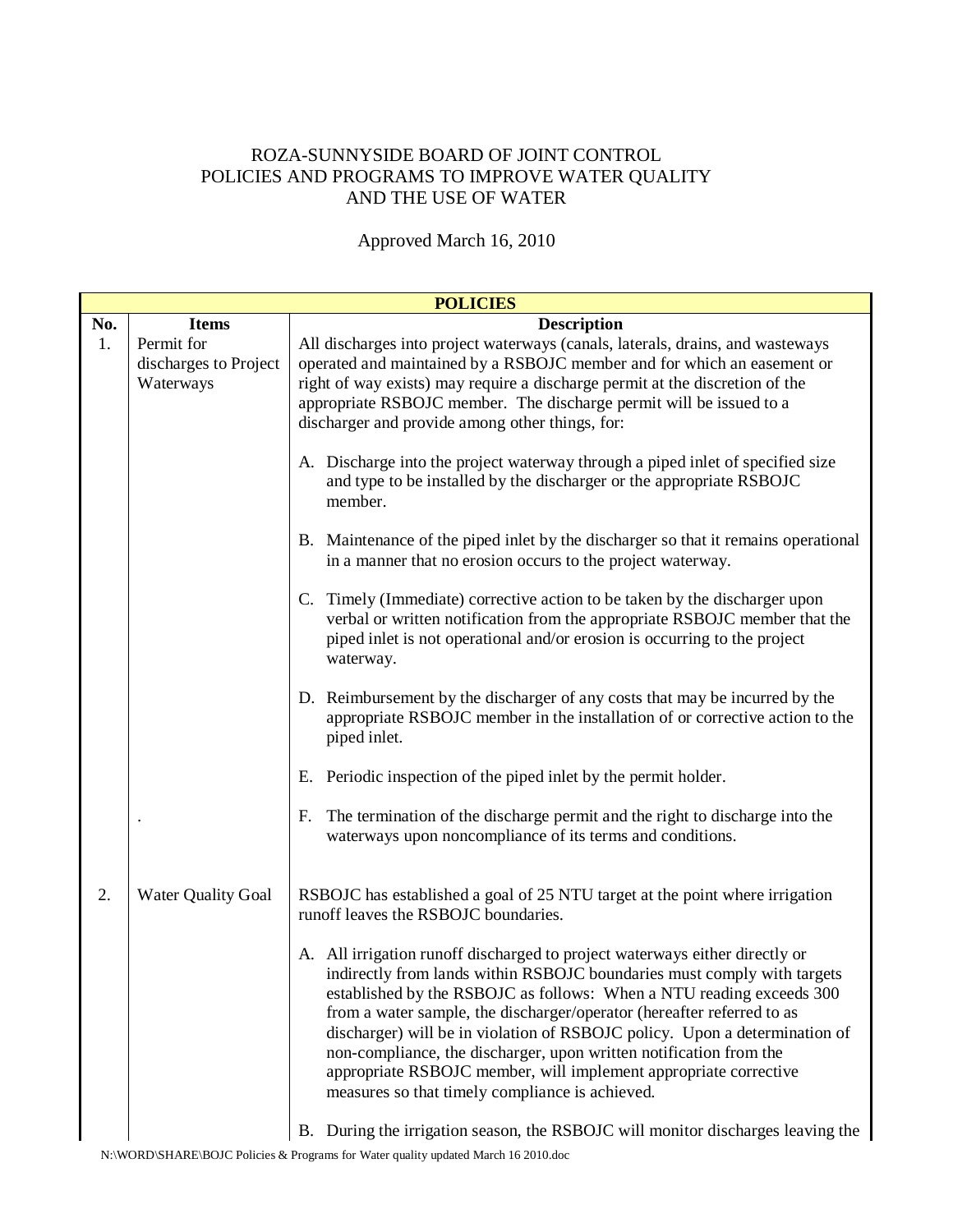|     | <b>POLICIES</b>          |                                                                                                                                                                                                                                                                                                                                                                                                                                                                                                                                                                                                                                                                                                                                                                                                                                                                                                                                                                                                                                                                                                                                                                                                                                                                                                                                                                                                                                                                                                                                                                                                                                                                                                                                    |  |  |  |  |  |  |
|-----|--------------------------|------------------------------------------------------------------------------------------------------------------------------------------------------------------------------------------------------------------------------------------------------------------------------------------------------------------------------------------------------------------------------------------------------------------------------------------------------------------------------------------------------------------------------------------------------------------------------------------------------------------------------------------------------------------------------------------------------------------------------------------------------------------------------------------------------------------------------------------------------------------------------------------------------------------------------------------------------------------------------------------------------------------------------------------------------------------------------------------------------------------------------------------------------------------------------------------------------------------------------------------------------------------------------------------------------------------------------------------------------------------------------------------------------------------------------------------------------------------------------------------------------------------------------------------------------------------------------------------------------------------------------------------------------------------------------------------------------------------------------------|--|--|--|--|--|--|
| No. | <b>Items</b>             | <b>Description</b>                                                                                                                                                                                                                                                                                                                                                                                                                                                                                                                                                                                                                                                                                                                                                                                                                                                                                                                                                                                                                                                                                                                                                                                                                                                                                                                                                                                                                                                                                                                                                                                                                                                                                                                 |  |  |  |  |  |  |
| 3.  | <b>Irrigation Runoff</b> | property, take samples of discharges, conduct laboratory analysis, and record<br>the turbidity levels. The discharger will be notified by the appropriate<br>irrigation district of the results of each sample analysis. When the turbidity<br>reading exceeds 300 NTU the discharger will be in violation of RSBOJC<br>policy. The discharger will be notified of the noncompliance in writing by<br>the appropriate irrigation district and will be required to agree to a Short and<br>Long Term Plans.                                                                                                                                                                                                                                                                                                                                                                                                                                                                                                                                                                                                                                                                                                                                                                                                                                                                                                                                                                                                                                                                                                                                                                                                                         |  |  |  |  |  |  |
|     |                          | C. The discharger must 1) develop and submit the Short Term Plan to the<br>RSBOJC through the appropriate irrigation district and 2) the corrective<br>actions specified in the Short Term Plan must be implemented within 10 days<br>of the notice of violation or prior to the next irrigation application, whichever<br>is shorter. If the Short Term Plan is not submitted or, after submittal and<br>implementation follow up samples indicate the turbidity level is still out of<br>compliance, the appropriate irrigation district will reduce the discharger's<br>water delivery at all delivery points within the violating parcel to a rate of<br>0.37 cfs (166 gpm) per 40 acres. If after this water delivery reduction, the<br>discharger continues to be in violation of RSBOJC irrigation runoff policies,<br>the water delivery rate will be further reduced to 0.25 cfs (112 gpm) per 40<br>acres until compliance with RSBOJC policy takes place or until the end of the<br>irrigation season. However, the RSBOJC may reduce the discharger's water<br>delivery at all delivery points of the contiguous farm area to an appropriate<br>rate as necessary to enforce its water quality regulations. Full water delivery<br>shall be restored to dischargers having an accepted STP when the discharger<br>notifies the appropriate irrigation district that the plan has been implemented<br>and/or subsequent collection of one sample by the district representative and<br>analysis confirms a water quality of 150 NTU or less. The district will make<br>a reasonable effort to respond to requests for rate of flow restoration within<br>24 hours but no later than the next normal water delivery day. |  |  |  |  |  |  |
|     |                          | D. The discharger who is notified of noncompliance must prepare, sign and<br>submit a Long Term Plan prior to the following irrigation season. The Plan<br>will include proposed practices or projects and a time schedule for<br>implementation to achieve the water quality goal. The Plan will be signed by<br>the discharger and accepted by the RSBOJC. If a discharger fails to enter into<br>a Long Term Plan, water will not be turned on until a Long Term Plan is<br>submitted and accepted. After a Long Term Plan is submitted and follow up<br>water samples exceed the applicable water quality target or goal, the<br>appropriate irrigation district will reduce the discharger's water delivery to a<br>rate of 0.37 cfs (166 gpm) per 40 acres until compliance is obtained. If after<br>this water delivery reduction, the discharger continues to be in violation of<br>RSBOJC irrigation runoff policies as indicated by water samples the water<br>delivery rate will be further reduced to 0.25 cfs (112 gpm) per 40 acres until<br>compliance is obtained. However, the RSBOJC may reduce the discharger's<br>water delivery at all delivery points of the contiguous farm area to an<br>appropriate rate as necessary to enforce its water quality regulations. Full<br>water delivery shall be restored consistent with the procedure stated in Policy<br>3.C.                                                                                                                                                                                                                                                                                                                                           |  |  |  |  |  |  |
|     |                          | The RSBOJC recognizes that in certain cases several landowners receive<br>Е.<br>water delivery from a common delivery point and through a single                                                                                                                                                                                                                                                                                                                                                                                                                                                                                                                                                                                                                                                                                                                                                                                                                                                                                                                                                                                                                                                                                                                                                                                                                                                                                                                                                                                                                                                                                                                                                                                   |  |  |  |  |  |  |

conveyance facility. Enforcement of Policies 3.C. and 3.D. may be difficult

 $\vert$ 

 $\mathbf l$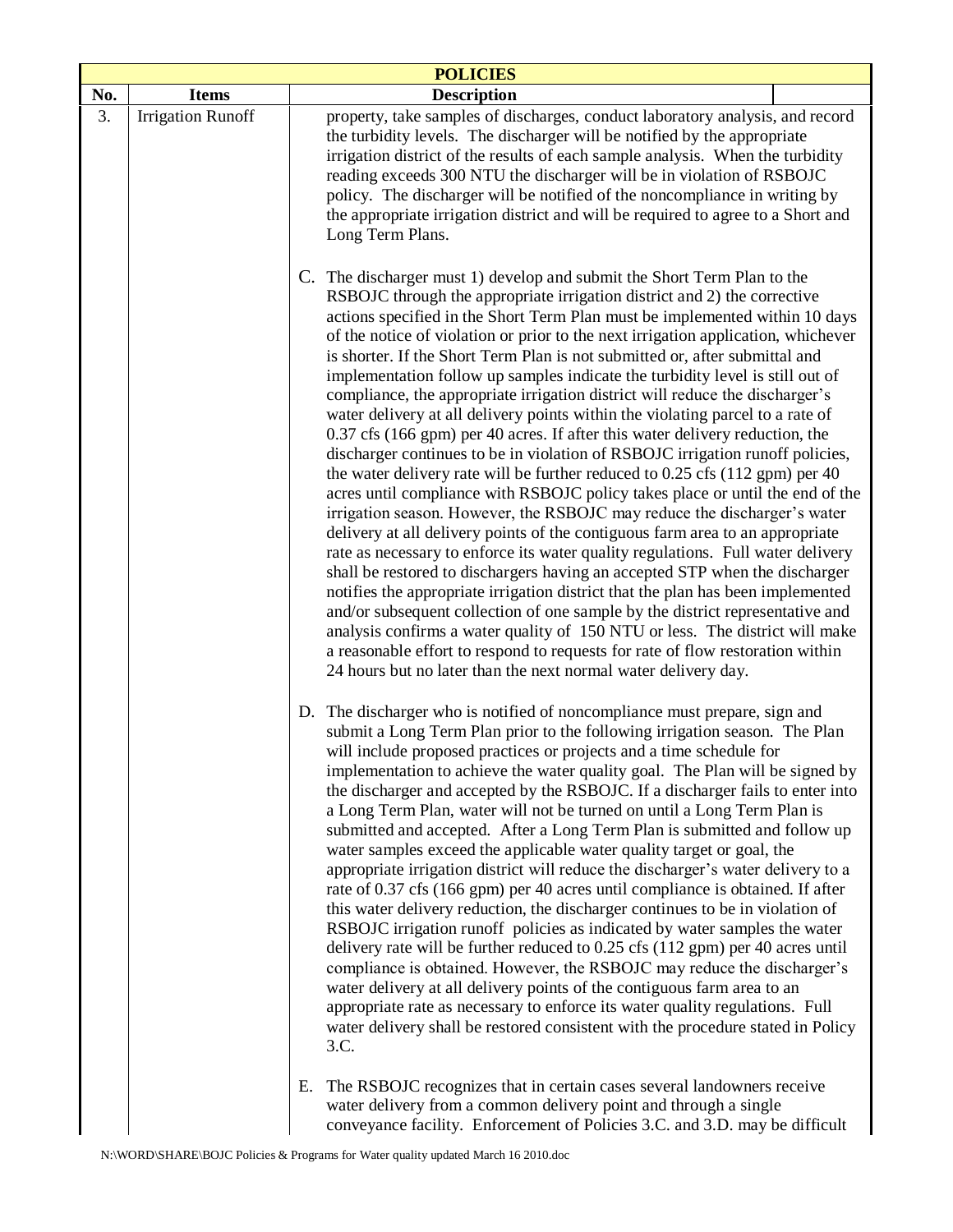| <b>POLICIES</b> |                                                                                                                                                              |                                                                                                                                                                                                                                                                                                                                                                                                                                                                                                                                              |  |  |  |  |  |
|-----------------|--------------------------------------------------------------------------------------------------------------------------------------------------------------|----------------------------------------------------------------------------------------------------------------------------------------------------------------------------------------------------------------------------------------------------------------------------------------------------------------------------------------------------------------------------------------------------------------------------------------------------------------------------------------------------------------------------------------------|--|--|--|--|--|
| No.             | <b>Items</b>                                                                                                                                                 | <b>Description</b>                                                                                                                                                                                                                                                                                                                                                                                                                                                                                                                           |  |  |  |  |  |
|                 |                                                                                                                                                              | against any one operator sharing a single facility. In these cases the<br>appropriate irrigation district shall take appropriate action against the<br>discharge violator(s) in a manner that does not penalize other users of the<br>common facilities. Such action may include requiring that a<br>separate/individual delivery be installed to the discharger in violation at the<br>discharger's expense, or where this not practical, to seek a legal remedy.                                                                           |  |  |  |  |  |
|                 |                                                                                                                                                              | F. A Long-Term Plan accepted by the RSBOJC is considered to be binding only<br>upon the discharger who submitted the Plan. Should this individual sell the<br>subject property or otherwise cease to be the operator of the farming<br>operation, the Plan is automatically terminated. Should violation of RSBOJC<br>irrigation runoff policies as stated herein take place under new land<br>ownership and/or operation, the policies will be enforced against the new<br>individual.                                                      |  |  |  |  |  |
|                 |                                                                                                                                                              | G. An accepted Long Term Plan may be subsequently modified as to activity and<br>schedule upon request and justification by the discharger and acceptance by<br>the RSBOJC. Polyacrylamide (PAM) by itself is not an acceptable Long-<br>Term Plan.                                                                                                                                                                                                                                                                                          |  |  |  |  |  |
|                 |                                                                                                                                                              | H. Any action of a RSBOJC representative under this water quality policy which<br>results in an enforceable requirement by a discharger may be appealed to the<br>RSBOJC Board. The discharger must notify the Board in writing within 30<br>days of the action and state the nature of the grievance and the relief<br>requested from the Board. The enforceable requirement in question will be<br>stayed pending review and action by the Board.                                                                                          |  |  |  |  |  |
|                 |                                                                                                                                                              | The RSBOJC recognizes that in most instances dischargers will require<br>I.<br>technical and financial resources to develop and implement Plans. Failure to<br>seek or lack of availability of such public resources is not grounds for waiver<br>of the Plan requirement. However, the RSBOJC will actively promote<br>coordination among local, state, and federal programs that can provide such<br>assistance to dischargers and seek expansion of these programs where they<br>are inadequate to support RSBOJC water management goals. |  |  |  |  |  |
|                 |                                                                                                                                                              | The intent of this policy is to give landowners sufficient time to make<br>J.<br>corrections to improve water quality. In the event a landowner has water<br>quality violations three years in a row on the same parcel under this policy,<br>the water delivery to this parcel will be at and remain at 0.25 cfs per 40 acres<br>(2.8 gpm/acre) until the end of the irrigation season. The Board at its<br>discretion upon hearing the appeal of the water user can remove or modify the<br>flow restriction.                              |  |  |  |  |  |
|                 |                                                                                                                                                              | K. The drainage system will be inspected periodically to monitor channel erosion<br>on the waterways and to identify areas where measures must be implemented<br>in an annual maintenance program to reduce or eliminate the potential for<br>channel erosion. Where erosion to the drainage system or irrigation system is<br>caused by an owner / operator the costs incurred by the appropriate irrigation<br>district will be billed to the owner / operator.                                                                            |  |  |  |  |  |
|                 | Buffer zones consisting of project operation and maintenance roads or no-till<br>grazing areas are required on both sides of RSBOJC project waterways. Where |                                                                                                                                                                                                                                                                                                                                                                                                                                                                                                                                              |  |  |  |  |  |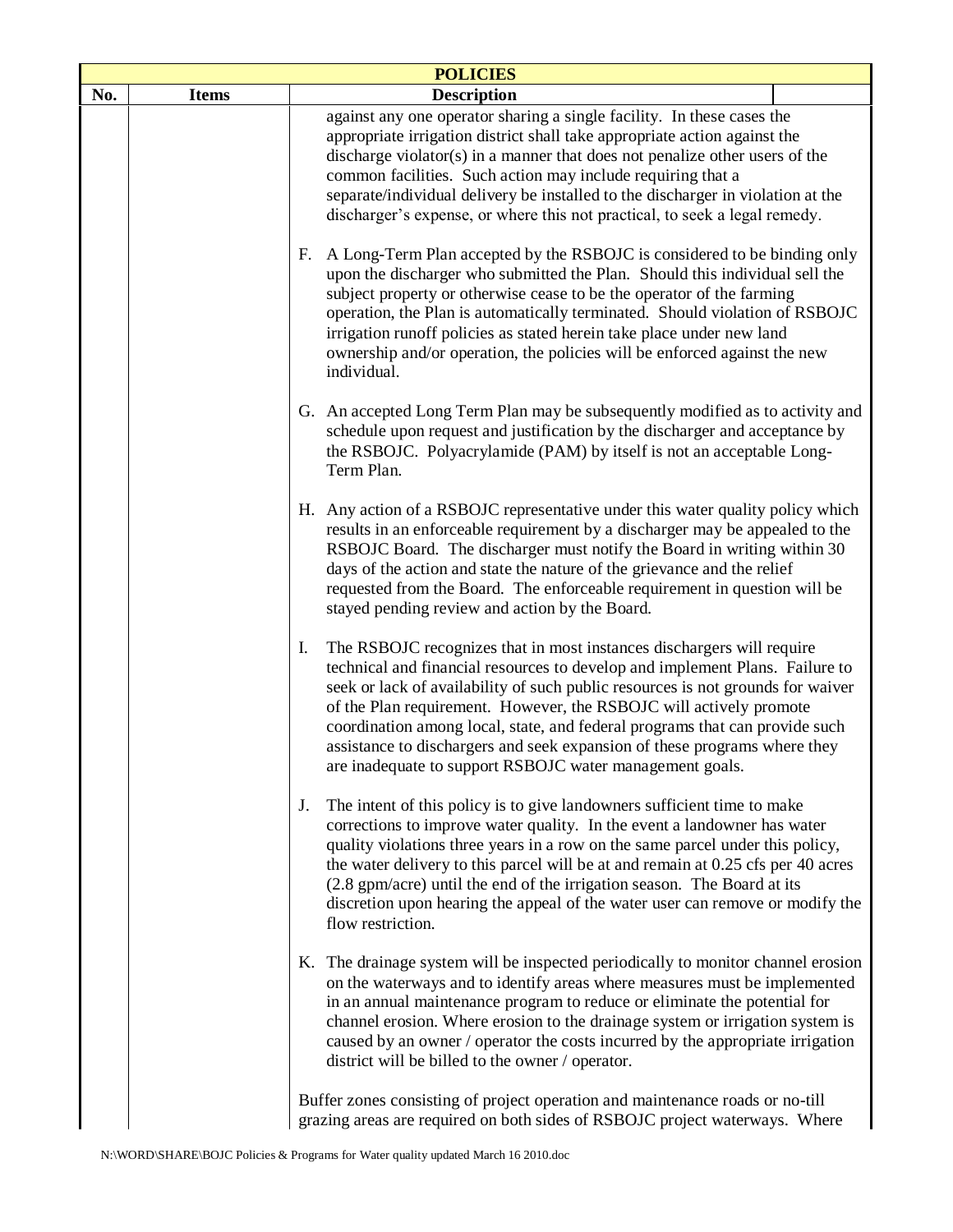| <b>POLICIES</b> |                                              |                                                                                                                                                                                                                                                                                                                                                                                                                                                                                                                                                                                                                                                                                                                                                  |  |  |  |  |  |  |
|-----------------|----------------------------------------------|--------------------------------------------------------------------------------------------------------------------------------------------------------------------------------------------------------------------------------------------------------------------------------------------------------------------------------------------------------------------------------------------------------------------------------------------------------------------------------------------------------------------------------------------------------------------------------------------------------------------------------------------------------------------------------------------------------------------------------------------------|--|--|--|--|--|--|
| No.             | <b>Items</b>                                 | <b>Description</b>                                                                                                                                                                                                                                                                                                                                                                                                                                                                                                                                                                                                                                                                                                                               |  |  |  |  |  |  |
|                 |                                              | project operation and maintenance roads do not exist, the establishment and<br>maintenance of appropriate buffer zones will be determined by the appropriate<br>RSBOJC member in accordance with the policies stated below.                                                                                                                                                                                                                                                                                                                                                                                                                                                                                                                      |  |  |  |  |  |  |
|                 |                                              | A. Livestock grazing on project waterways is prohibited. The RSBOJC will put<br>the initial enforcement emphasis on the Joint Drain system. Where livestock<br>grazing currently exists on the drains, the RSBOJC may construct and/or<br>move existing fences to provide buffer zone on each side of the waterway.<br>Typical buffer strips will be 20 feet from the fence to the edge of the top of<br>the waterway bank. Actual width requirements may vary depending on the<br>size of the waterway and width of the easement or right of way. The<br>completed fence will be the property of the landowner. Priority for fencing<br>will be on the basis of water quality protection and operation and maintenance<br>of project waterways. |  |  |  |  |  |  |
| 4.              | <b>Buffer Zones for</b><br>Project Waterways | B. A no-till zone shall exist on both sides of an open project waterway.<br>Implementation activities of this requirement will be prioritized based on<br>protection of a project waterway. The landowner will be required to install a<br>farm drainage ditch and drain inlets as needed to provide a no-till zone<br>typically 20 feet wide from the top of the waterway bank to the edge of the<br>farm operation. Actual width requirements may vary depending on the size<br>of the waterway and width of the easement or right of way.                                                                                                                                                                                                     |  |  |  |  |  |  |
|                 |                                              | C. Establishment and maintenance of buffer zones will be accomplished by the<br>enforcement of water quality goals, exercising the right to existing rights of<br>way and easements, education, and financial assistance.                                                                                                                                                                                                                                                                                                                                                                                                                                                                                                                        |  |  |  |  |  |  |
|                 |                                              | The RSBOJC, in cooperation with appropriate Federal, State, County, and River<br>Basin entities, will formulate and implement a water user awareness program<br>related to effective on-farm water management.<br>The RSBOJC will conduct its water quality monitoring program with the                                                                                                                                                                                                                                                                                                                                                                                                                                                          |  |  |  |  |  |  |
|                 |                                              | following objectives:                                                                                                                                                                                                                                                                                                                                                                                                                                                                                                                                                                                                                                                                                                                            |  |  |  |  |  |  |
|                 |                                              | A. Identify the annual and seasonal NTU values and TSS loads and other water<br>quality characteristics of water diverted from the Yakima River into the<br>RSBOJC.                                                                                                                                                                                                                                                                                                                                                                                                                                                                                                                                                                              |  |  |  |  |  |  |
|                 |                                              | Identify the variation in water quality characteristics of water throughout the<br>В.<br>conveyance and delivery system.                                                                                                                                                                                                                                                                                                                                                                                                                                                                                                                                                                                                                         |  |  |  |  |  |  |
|                 |                                              | C. Identify TSS loads and other water quality characteristics of water discharged<br>into RSBOJC project waterways.                                                                                                                                                                                                                                                                                                                                                                                                                                                                                                                                                                                                                              |  |  |  |  |  |  |
|                 |                                              | D. Determine the effectiveness of implementation of on-farm Best Management<br>Practices.                                                                                                                                                                                                                                                                                                                                                                                                                                                                                                                                                                                                                                                        |  |  |  |  |  |  |
|                 |                                              | Provide quality control for individual water user water quality sampling<br>Е.                                                                                                                                                                                                                                                                                                                                                                                                                                                                                                                                                                                                                                                                   |  |  |  |  |  |  |